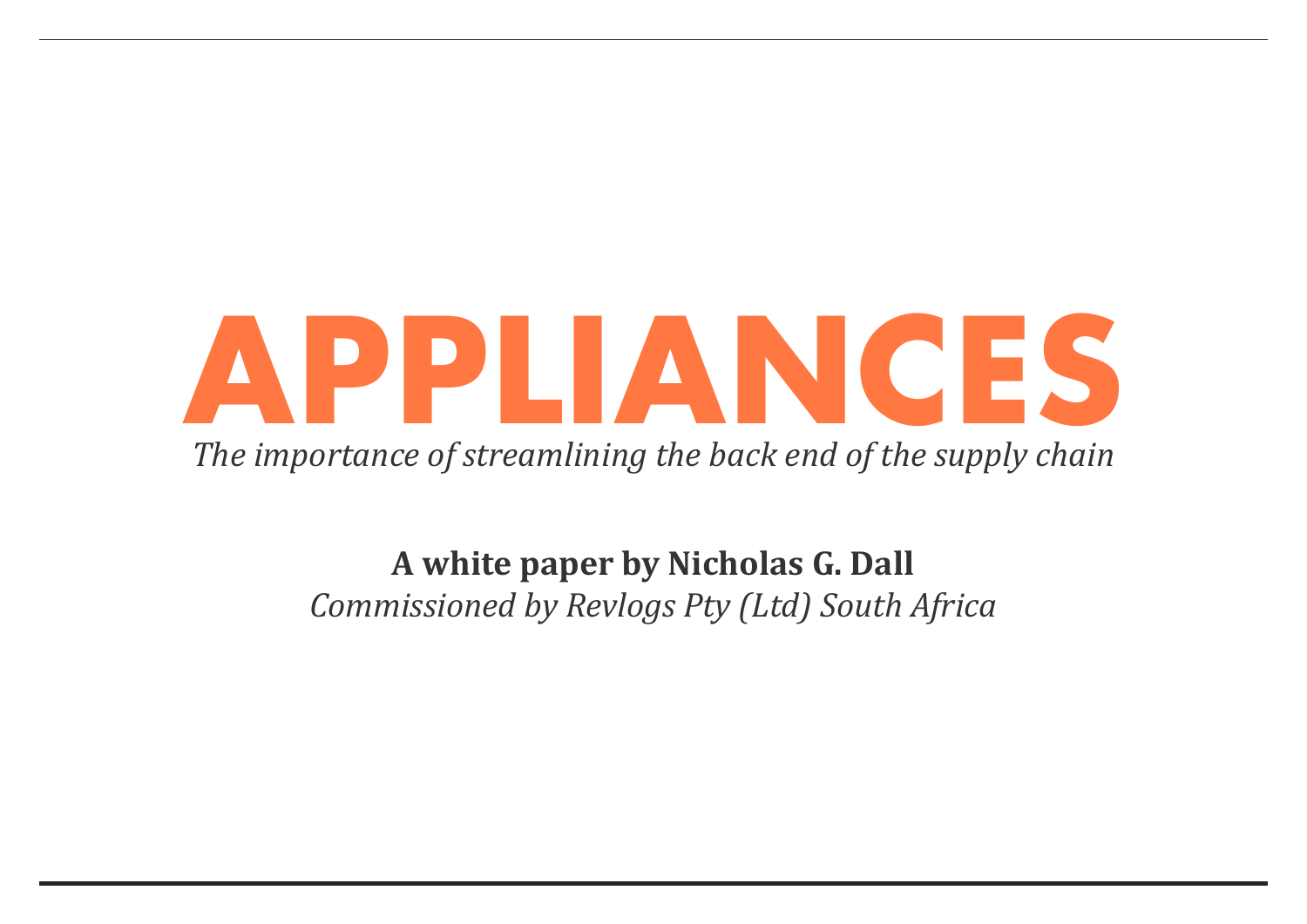# **INTRODUCTION**

Anyone who's ever manufactured or sold appliances – big or small, high- or low-value – will know that it is a business which can be just as frustrating as it is financially rewarding. When everything goes according to plan, neatly stacked pallets of fully-functioning and highly-desirable product arrive at retail outlets on schedule, and are snapped up by happy customers before they've come close to gathering dust.

### **But what about the other side of the coin?**

What happens when a product isn't sold? Or worse still, when it's returned by a grumbling customer or retailer.

It goes back into the supply chain. But not all supply chains are created equal…

Moving damaged product backwards through the supply chain presents new and unique challenges and is best handled by a third-party provider that specialises in reverse logistics, repairs and repackaging.

THE SUPPLY CHAIN IS JUST THAT: A CIRCULAR CHAIN WHICH MOVES BOTH FORWARDS AND BACKWARDS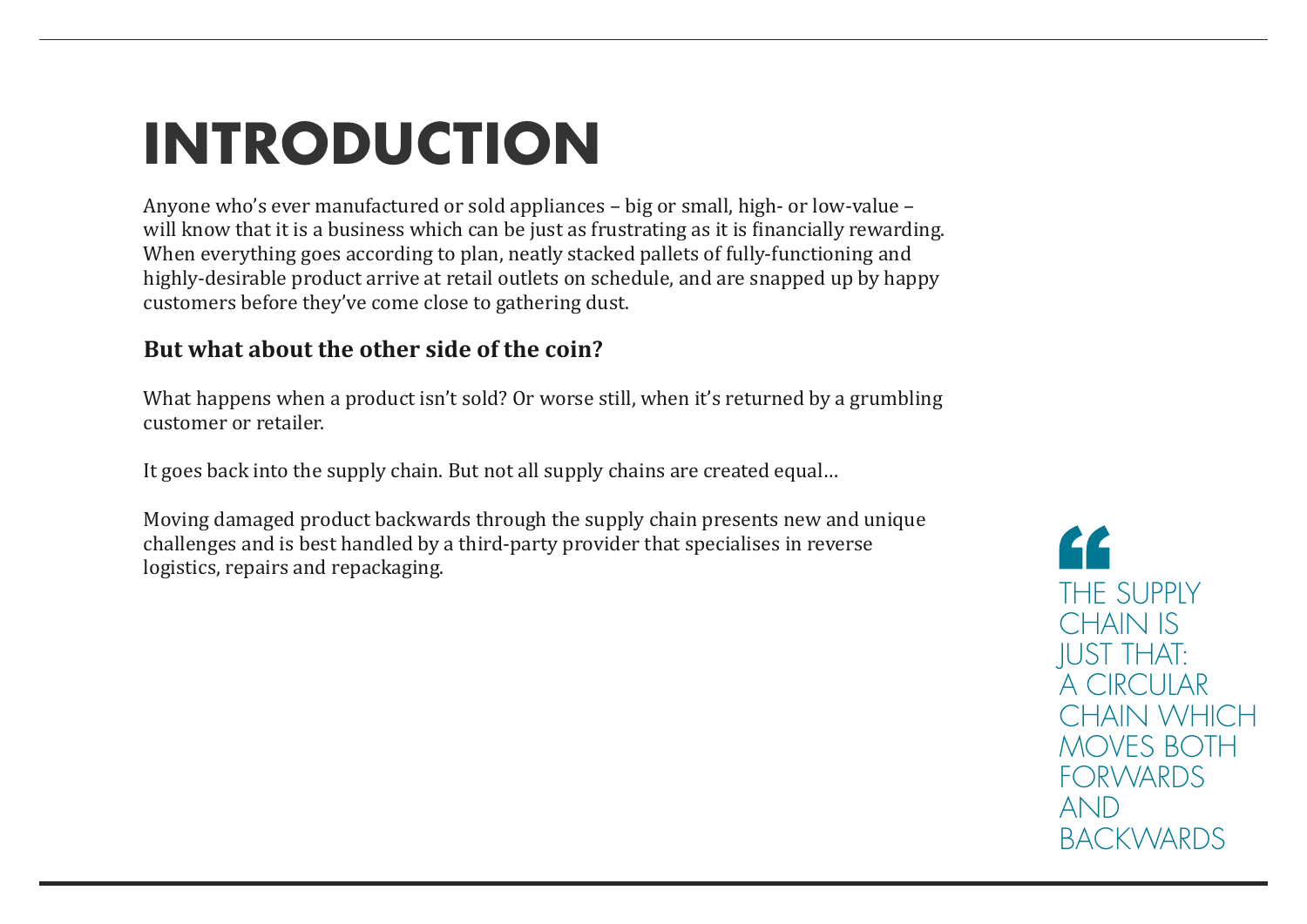## FIRST: **A DEFINITION**

Reverse logistics is the process of planning, implementing, and controlling the efficient, cost effective flow of raw materials, in-process inventory, finished goods and related information from the point of consumption to the point of origin for the purpose of recapturing value or proper disposal.

*– Rogers and Tibben-Lembke (1998)* 

**That's all very well, but how does it really work?**

**...**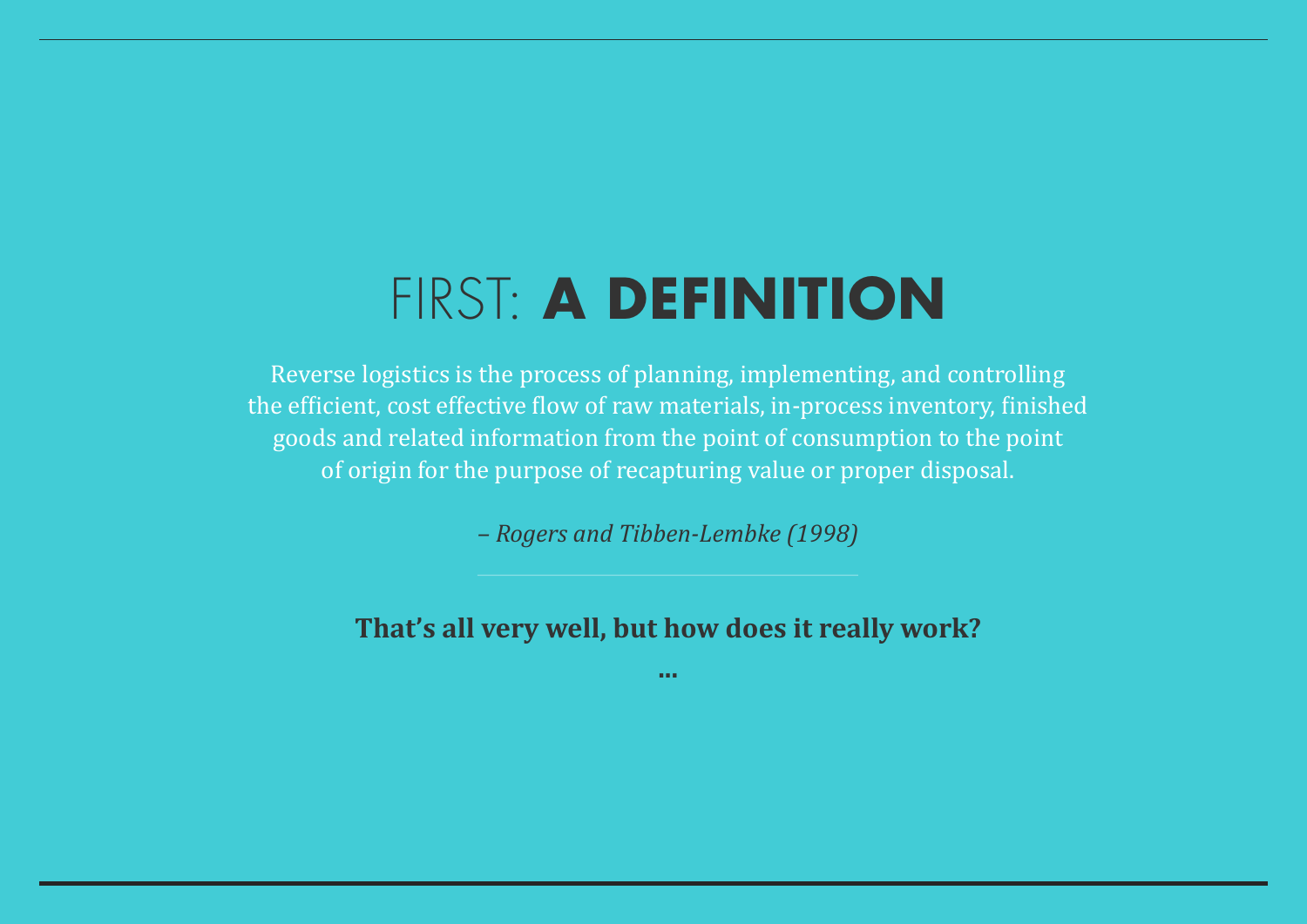### NOW: **TWO PRACTICAL EXAMPLES** LET'S FORGET ABOUT THE THEORY AND LOOK AT TWO PRACTICAL EXAMPLES. RETAIL IS A HANDS-ON,

PRACTICAL ENDEAVOUR, AND SO TOO IS REVERSE LOGISTICS.

| <b>WHAT IT SHOULD LOOK LIKE</b>                                                                                                                                                                                                                          |
|----------------------------------------------------------------------------------------------------------------------------------------------------------------------------------------------------------------------------------------------------------|
| 1. A defective appliance is returned to the store by a<br>1. A customer returns a defective applia<br>customer who, to make things worse, has to deal with<br>efficient returns clerk who immediately<br>onto a trackable database.                      |
| 2. The item languishes in a dusty, cluttered returns room for<br>2. The appliance sits in a small, neat ret<br>a few days before being sent to a third-party repairs agent.<br>before being collected by a reverse logi<br>straight to a repairs centre. |
| 3. The 3PL either deals directly with th<br>3. After a week the customer phones the store to track the<br>repair but is asked to 'Call back tomorrow when we've<br>ensure it is fixed timeously, or - better<br>repair themselves.                       |
| 4. The customer receives regular SMS u<br>4. Eventually, three weeks later, the customer gets her<br>status of his repair, before getting the it<br>after returning it.                                                                                  |
| 5. The customer tells all his friends abo<br>5. She tells all her friends about this harrowing experience<br>service, and buys a fridge from the sam<br>weekend.                                                                                         |
|                                                                                                                                                                                                                                                          |

Ince sympathetic and enters the appliance

turns room overnight, istics 3PL and taken

e repairs centre to still – carries out the

updates about the tem back only 4 days

but the excellent ne store the following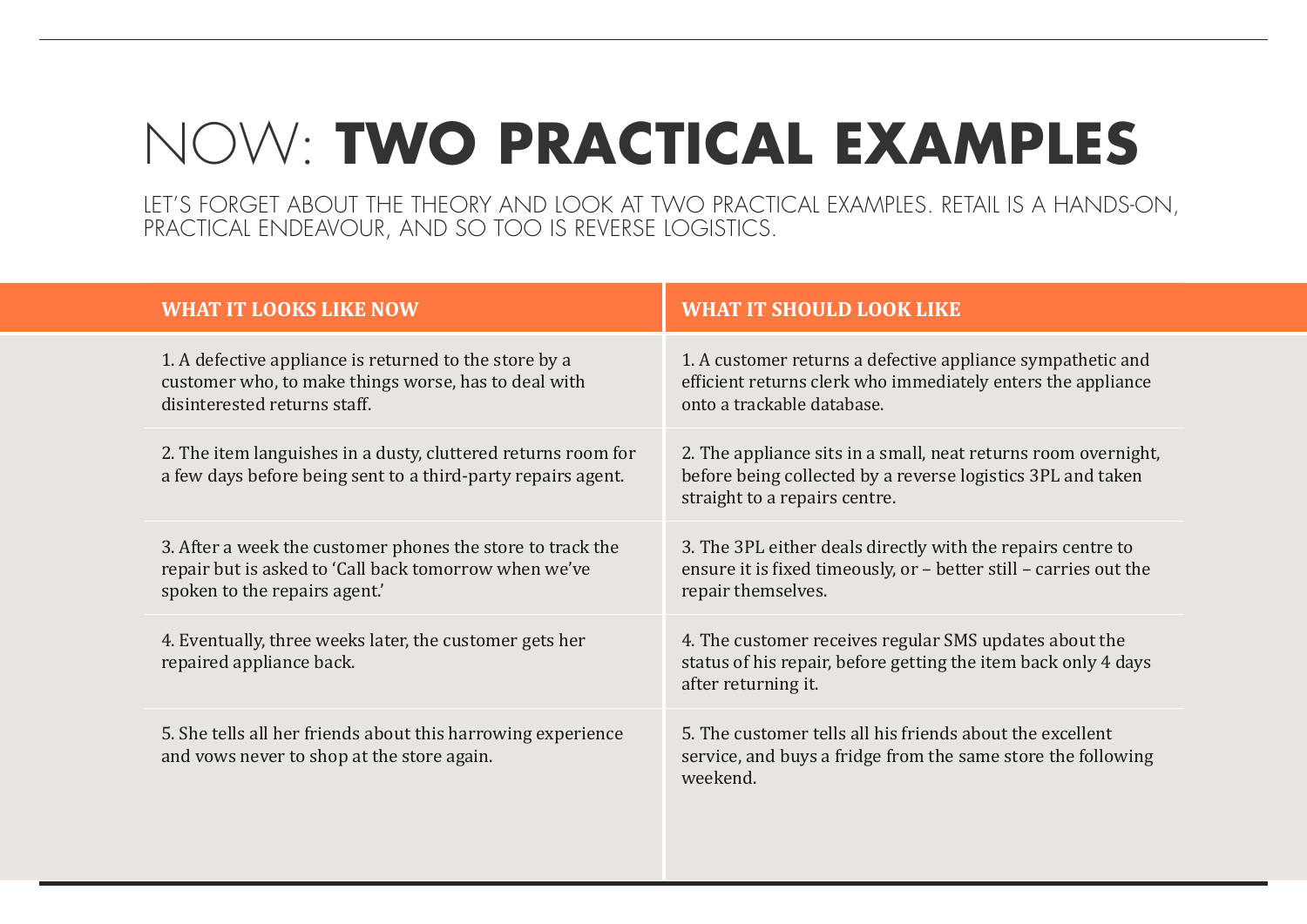# **FOUR TYPES OF RETURNS:**

MERE MENTION OF THE WORD 'RETURNS' STRIKES FEAR INTO THE HEARTS OF BOTH RETAILERS AND OEMS, NOT LEAST BECAUSE RETURNS FALL INTO FOUR MAJOR CATEGORIES – EACH OF WHICH REQUIRES DIFFERENT AND UNIQUE TREATMENT.

The vast majority of returned appliances can be repaired. This is done either by a third-party repair agent or, better still, by a reverse logistics provider which does in-house repair and repackaging of damaged product.

# $1. 2. 3. 4.$

Badly-damaged appliances are returned to the OEM. The third-party reverse logistics provider handles this process in its entirety, and their tracking system enables them to see if any particular product might have a recurring fault.

Certain appliances cannot be resold as new, but some value can be recaptured by their refurbishment and discounted resale. In this case most reverse logistics providers will buy the damaged product from the client in order to salvage what value they can – at their own expense.

Most truly valueless appliances can be taken to the regular dump, but certain harmful components (such as batteries) have to be disposed of in accordance with strict government regulations. Whatever the case may be, a professional reverse logistics provider will ensure that all waste is disposed of legally and affordably.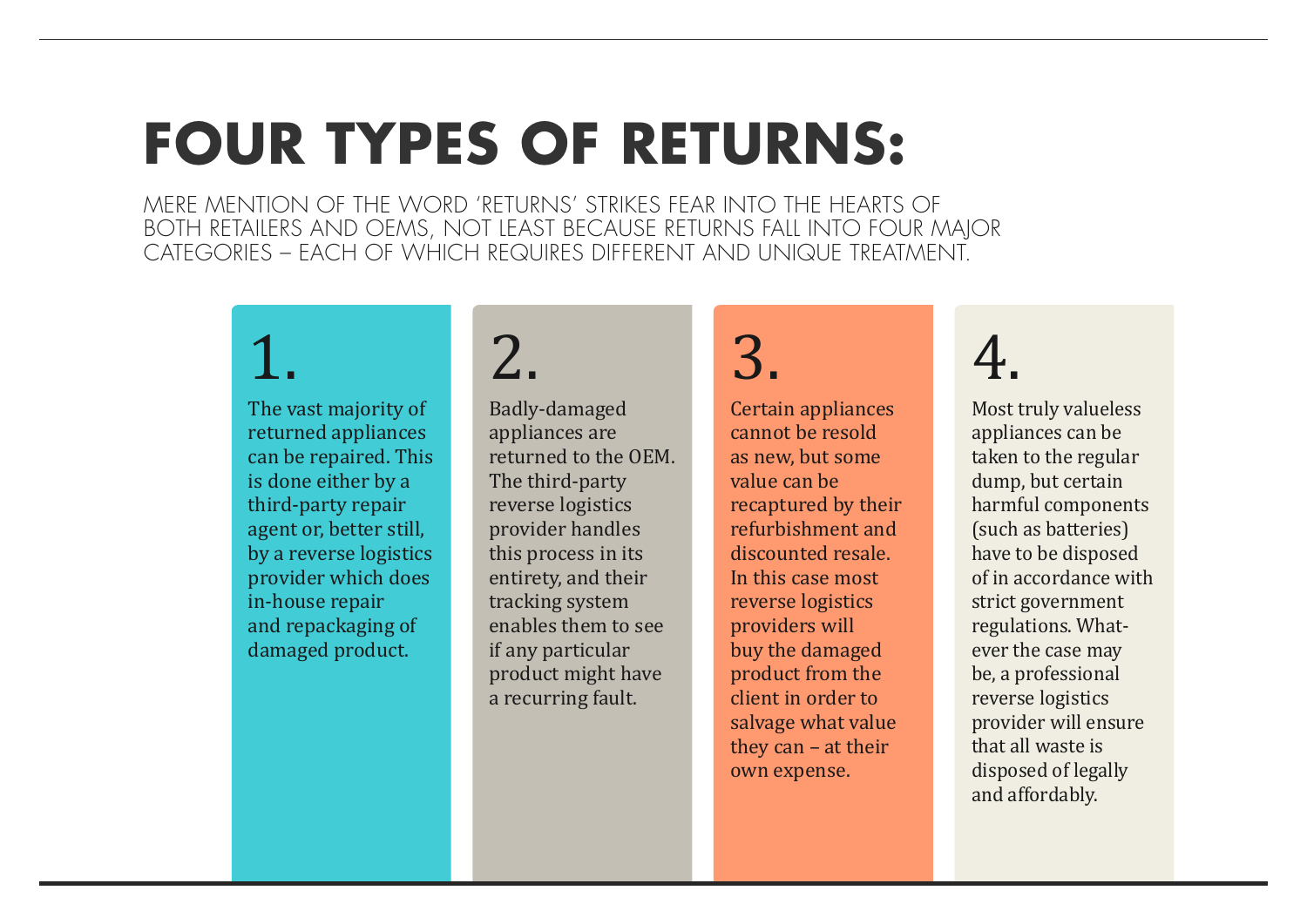## **BENEFITS OF RETURNS MANAGEMENT: PART 1**

RETAILERS AND MANUFACTURERS WHO EMPLOY THE SERVICES OF A REVERSE LOGISTICS SPECIALIST SEE THEIR PROFITS SOAR.

**1. Cut down on transportation costs**<br>Most reverse logistics providers allow contract a monthly fee or a per-item rate. Either w Most reverse logistics providers allow clients to choose between paying a fixed monthly fee or a per-item rate. Either way it'll be more affordable than doing it on a piecemeal basis using couriers or companies that specialise in forward logistics. It's a simple matter of economies of scale. Buy bulk and save.

**2. Reduce refunds and replacements**<br>If an appliance that is sent for repair is not time period stipulated on the returns pol<br>They must either give a full refund or replace the If an appliance that is sent for repair is not returned to the customer within the time period stipulated on the returns policy, the retailer is left with little choice. They must either give a full refund or replace the product with a new one. Both of these options cost money, and will probably mean that the customer is lost to a competitor. Using a reverse logistics supplier reduces the chances of overshooting the time period.

**3. Salvage value by repackaging or replacing damaged product**<br>There's nothing worse than having shop-soiled product on your inventor<br>leading reverse logistics 3PLs are able to repair or repackage these item<br>at their own r There's nothing worse than having shop-soiled product on your inventory. Most ■ leading reverse logistics 3PLs are able to repair or repackage these items: either at their own risk or as a value-added service to the retailer or OEM.

USING A REVERSE LOGISTICS **SUPPLIER** REDUCES THE CHANCES OF OVER-SHOOTING THE TIME PFRIO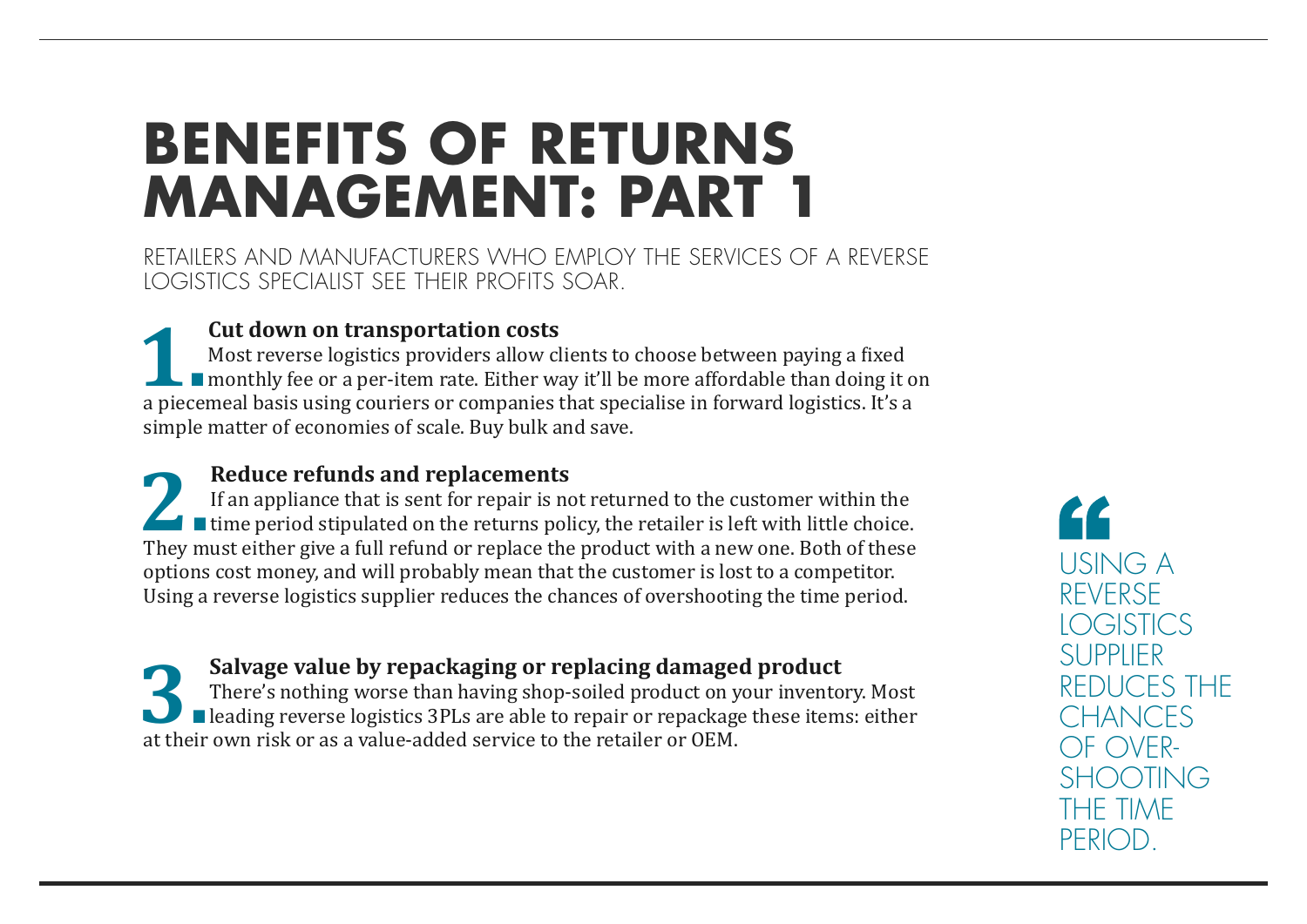## **BENEFITS OF RETURNS MANAGEMENT: PART 2**

MOST CUSTOMERS ARE SURPRISED BY THE SUDDEN AND IMMEDIATE CHANGES THEY SEE ON THE SHOP FLOOR.

Free up retail space<br>This is one of the bigges<br>neat and tidy as the from This is one of the biggest advantages of keeping the back end of the supply chain as  $\;$ ■ neat and tidy as the front end. Instead of having cavernous dusty, cluttered returns rooms which take up valuable space, a retailer can have a small, neat returns room which houses a handful of items at any given time.

Not only does this mean that fewer staff members are required to manage the returns rooms, but the now-empty space can be transformed into additional retail space.

**5.Clamp down on store and warehouse theft**<br>A disorganised returns room is an open invitation that only the most brazen or foolish employees would even A disorganised returns room is an open invitation to would-be thieves. Implementing **an effective returns management system will remove all temptation and will mean** that only the most brazen or foolish employees would ever consider thieving. Everyone who comes in or out of the returns room will know that order prevails; that each item is being waited for by someone; that stealing something would never go unnoticed or unpunished.

In an effective returns management system, returned appliances are immediately traceable on a database. And a third party logistics provider is on hand to make sure that these items do indeed make their way through the back end of the supply chain: whatever this may entail. IN AN **EFFECTIVE** RETURNS MANAGEMENT SYSTEM, RETURNED APPLIANCES ARE **IMMEDIATELY** TRACEABLE ON A DATABASE.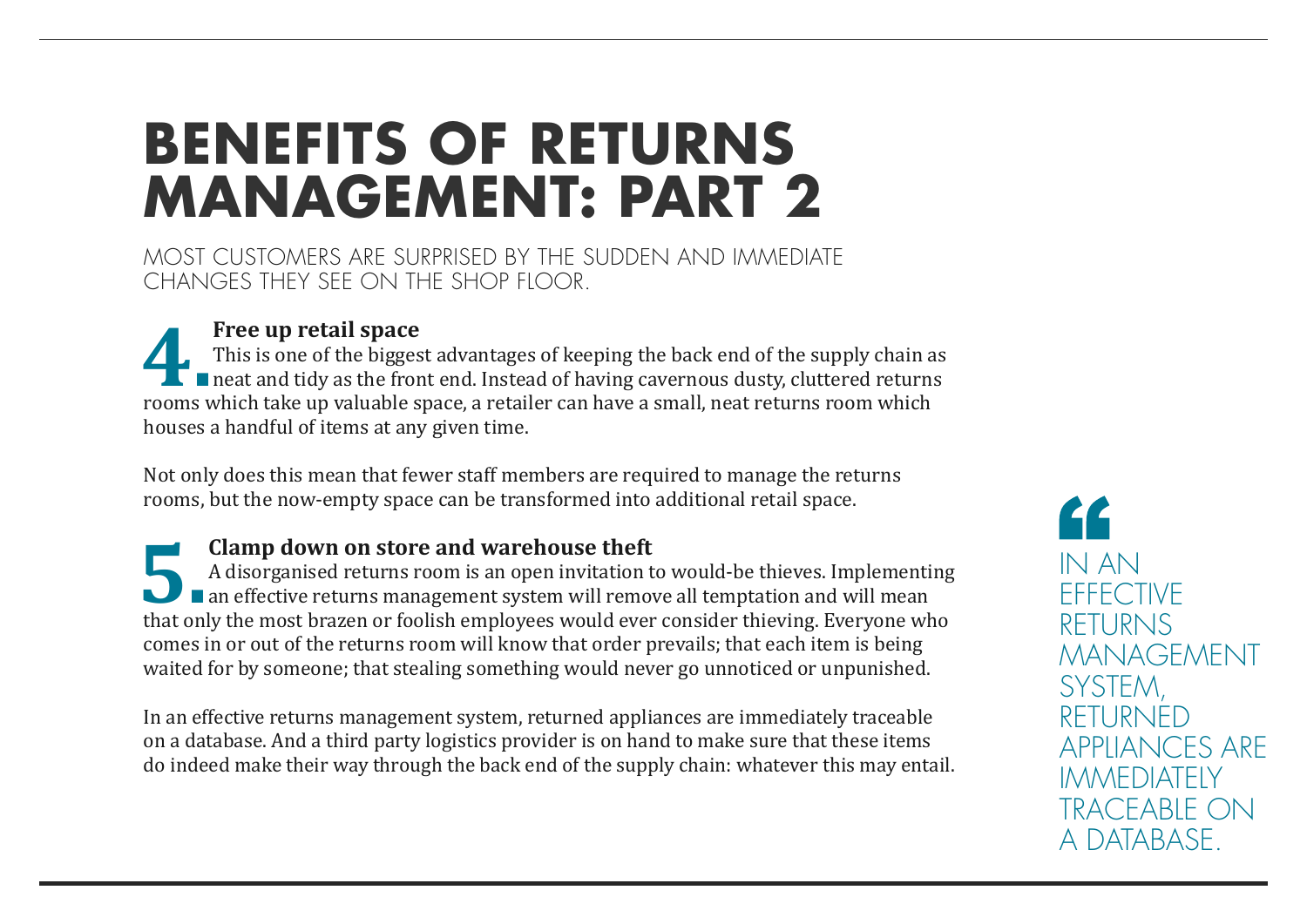## **BENEFITS OF RETURNS MANAGEMENT: PART 3**

BUT THE BIGGEST IMPACT COMES IN WAYS THAT ARE QUITE UNEXPECTED, AND TAKE A LITTLE LONGER TO TRICKLE DOWN TO THE BOTTOM LINE.

**6. Improve customer satisfaction**<br>One of the biggest contributors to currently a product, where any number of thin One of the biggest contributors to customer dissatisfaction is the hassle of returning **a** a product, where any number of things can go wrong:

- A rude employee could doubt the legitimacy of the return
- Repairs to the product may take far longer than expected
- Lack of information on the status of a return can compound customer frustration

**7. Find the weakest link in your supply chain**<br>The reports generated by reverse logistics provide<br>important) to their customers than the transportated as the state of the state it allows retailers to mall The reports generated by reverse logistics providers are as important (if not more Important) to their customers than the transportation services they provide. The data gathered is so thorough that it allows retailers to make customised reports on any aspect of their business. These reports help them get rid of dead wood and streamline future operations, thereby maximising profit.

Employing the services of a company that specialises in reverse logistics ensures that repairs happen a lot more quickly. And in the unlikely event that they don't, it will at least be possible to give customers up-to-the-minute information on the whereabouts of their product.

*Gerard Sartori, pioneer of the industry in the US and president of Chicago-based reverse logistics provider Qualanex, sums it up adroitly: "Providing access to a suite of dashboard management reports containing key trend and timeline comparisons can provide the retailer and their trading partners with valuable historical and current snapshots of product that is being returned."*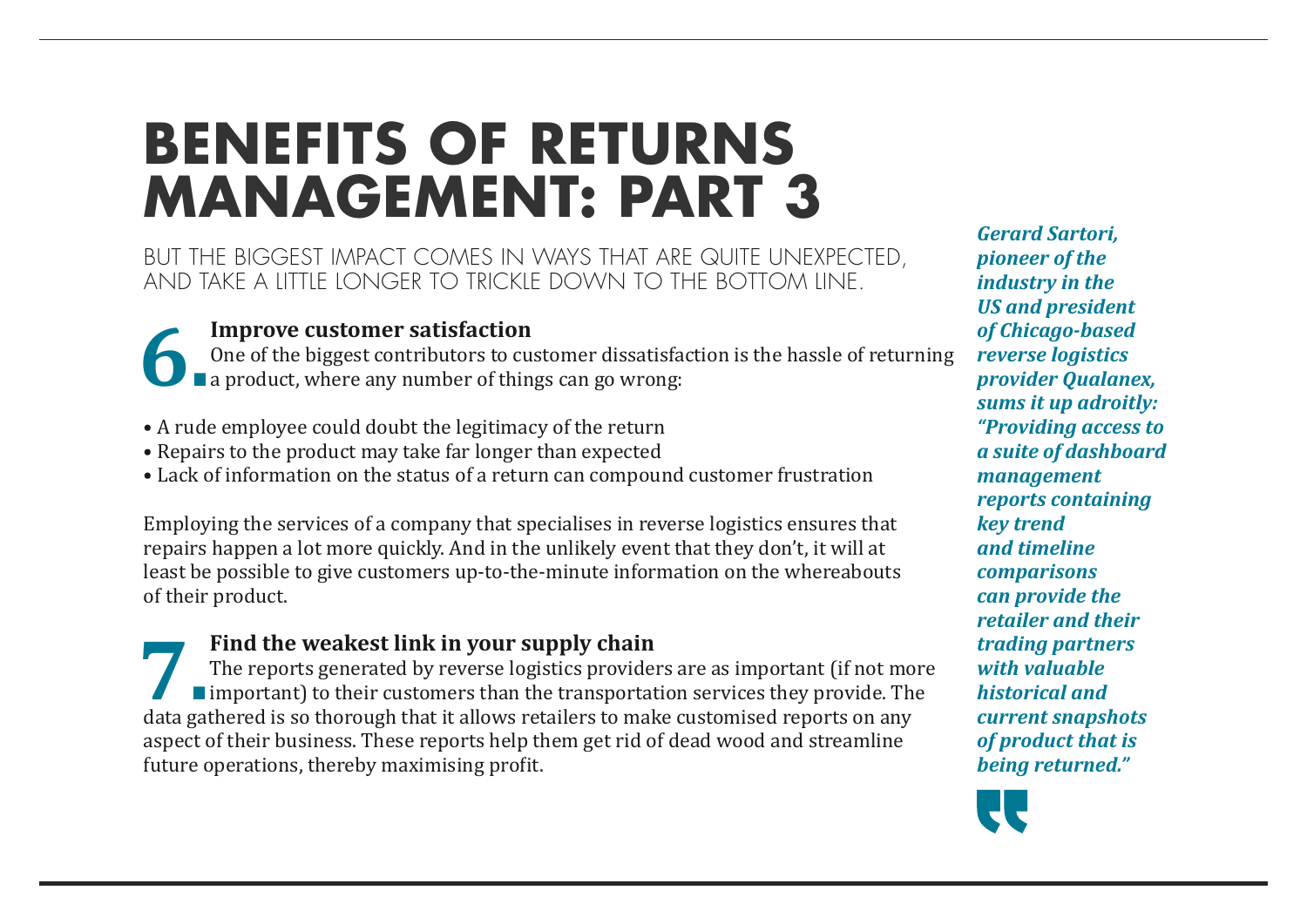### **REVERSE LOGISTICS BY THE NUMBERS** THE OVERWHELMING EVIDENCE IN FAVOUR OF THIRD-PARTY REVERSE LOGISTICS PROVIDERS IS NOT MERELY

CIRCUMSTANTIAL. A PLETHORA OF COLD, HARD FACTS BACK ITS CASE UP.

### **PROFITS**

**32%** of respondents viewed reverse logistics as profit centre, while a further **42%** of those surveyed saw it as a strategic line of business. Only **26%** of businesses considered it to be a cost centre.

Blumberg Survey, USA, 2013

Companies with best-in-class reverse logistics capabilities have, on average, a **12%** advantage in customer satisfaction and returns cost manufacturers **9 TO 14%** of total sales. What other investment can potentially improve customer satisfaction by **12%**, and improve profits by up to **5%** of total sales?

Curtis Greve, Reverse Logistics and Sustainability Council, 2012

### **CUSTOMER SATISFACTION**

**86%** of consumers will pay more for a better customer experience.

Poor customer experiences result in an estimated **\$83 BILLION** loss by US enterprises each year.

**24%** of consumers who had unsatisfactory service interactions shared their experiences through social networks in 2010, a **50%** increase from 2009.

RightNow Customer Experience Impact Report, USA, 2011

### **RETURNS**

The average retail store has about a **6%** return rate. In the consumer electronics industry the rate may be as high as **8.5%**.

Greve-Davis Market Survey, USA, 2011